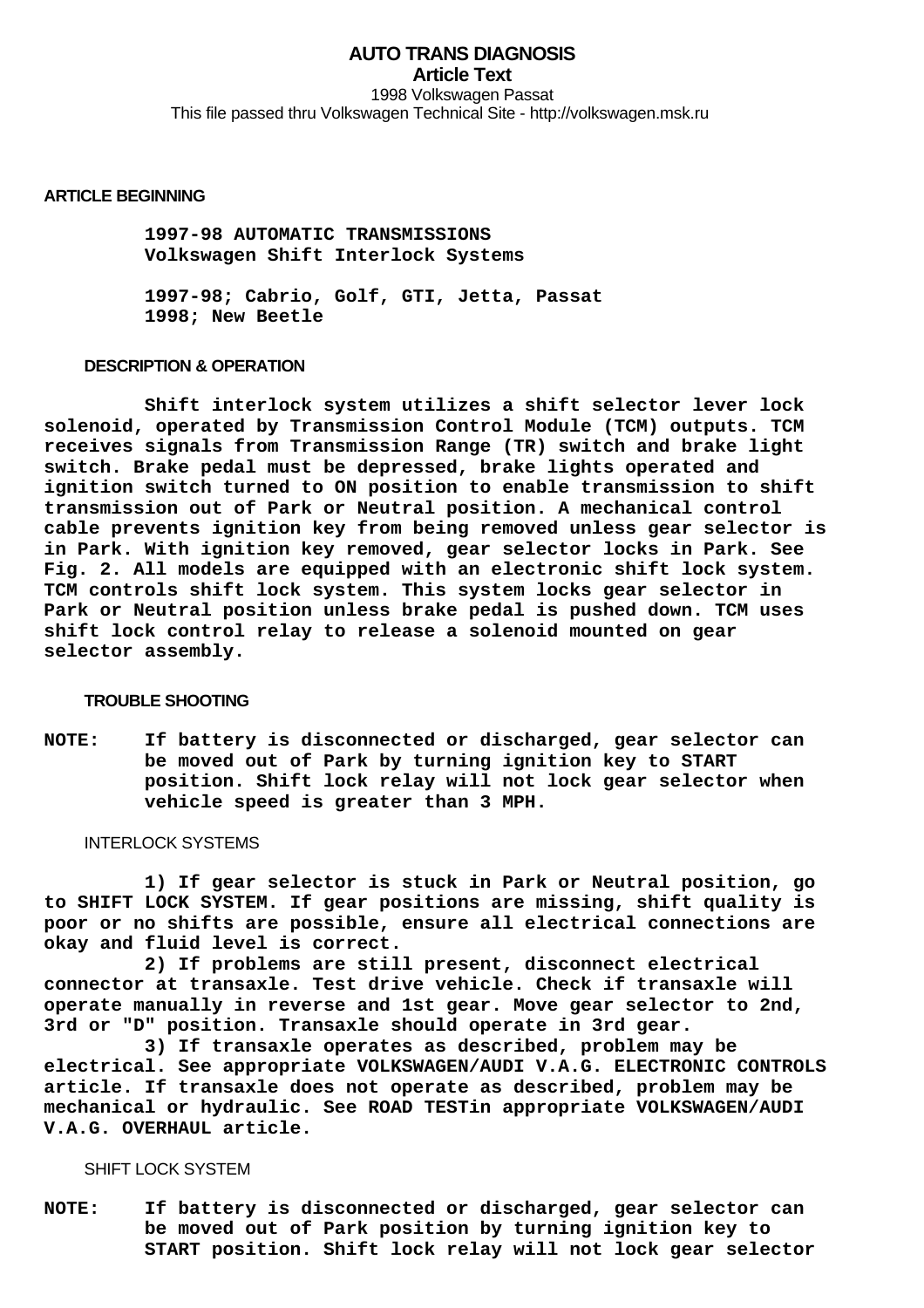**when vehicle speed is greater than 3 MPH.**

# **Operation**

 **All models are equipped with an electronic shift lock system. TCM controls shift lock system. See Fig. 1. This system locks gear selector in Park or Neutral position unless brake pedal is pressed. TCM uses shift lock control relay to release a solenoid mounted on gear selector assembly. A mechanical control cable prevents ignition key from being removed unless gear selector is in Park position. With ignition key removed, gear selector locks in Park position.**

#### **Functional Check**

 **1) With ignition key removed, ensure gear selector cannot be moved from "P" position. Insert key in ignition switch.**

 **2) Turn ignition on. Ensure gear selector can only be moved with brake pedal pressed. Move gear selector to "N" position.**

 **3) Without pressing brake pedal, ensure gear selector cannot move out of "N" position. Press brake pedal down. Ensure it is now possible to move gear selector.**

 **4) If shift lock system does not operate as described, adjust gear selector, solenoid and control cable. If shift lock system does not operate after adjustments are made, check shift lock electrical system with Scan Tool (VAG 1551).**

 **5) See testing information under ELECTRICAL TROUBLE SHOOTING in appropriate VOLKSWAGEN/AUDI V.A.G. ELECTRONIC CONTROLS article. If any problems are found, service harness or components. If no problems are found, TCM may be defective. If shift lock system still does not operate correctly, check for worn or damaged parts and replace as necessary. See Figs. 1, 3 and 4.**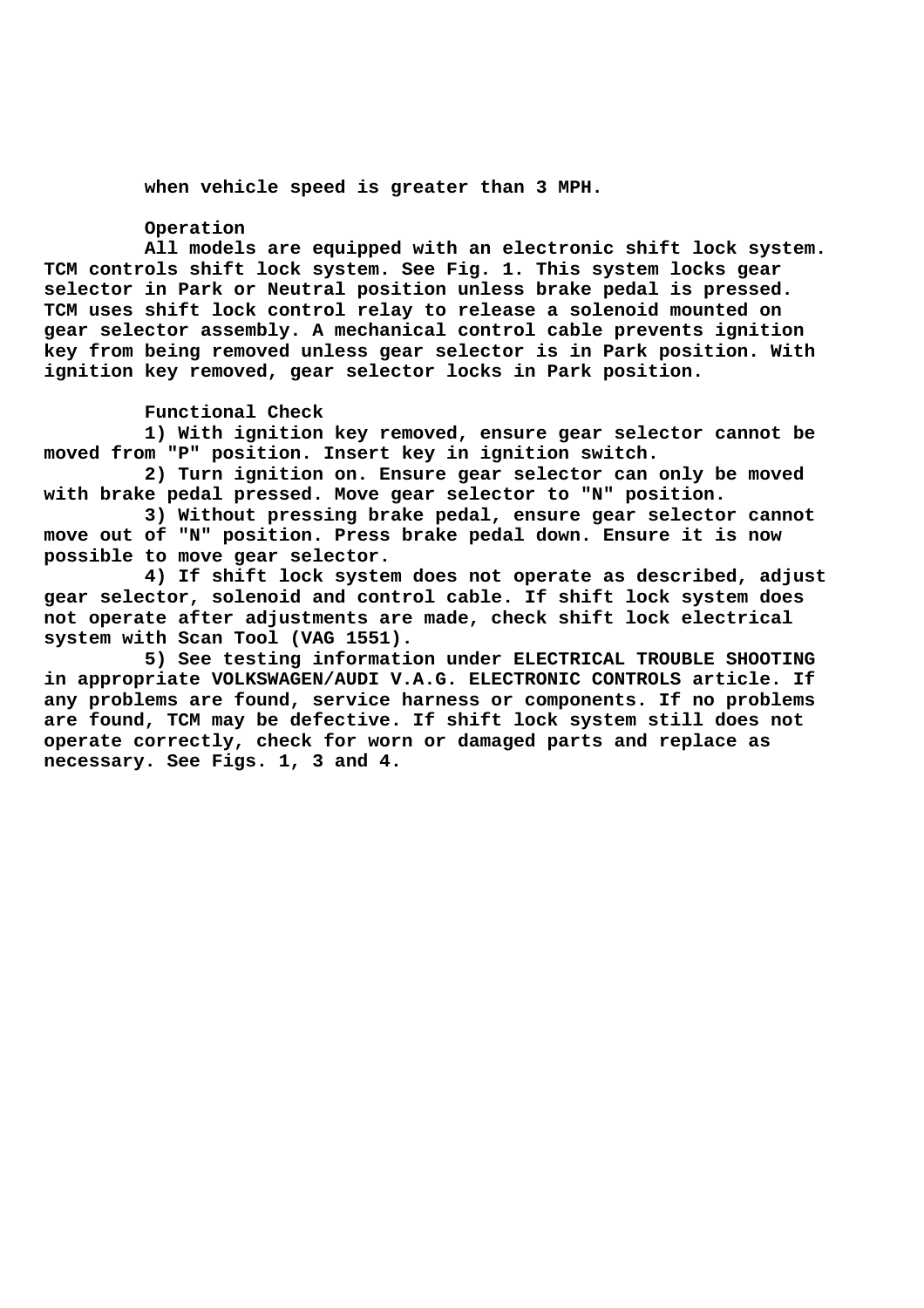

- 
- 4. Valve Body
- 

6.

- 5. Transmission Range The Switch<br>The Switch<br>Transmission Vehicle<br>Speed Sensor (VSS)
- 
- 10. Shift Lock Solenoid 11. Cruise Control Solenoid<br>12. Kickdown Switch
- 
- 13. Brakelight Switch<br>14. Park/Neutral Position Relay

# **Fig. 1: Identifying TCM & Shift Lock Electrical Components Courtesy of Audi of America, Inc.**



**Fig. 2: Identifying Shift-Lock Components Courtesy of Audi of America, Inc.**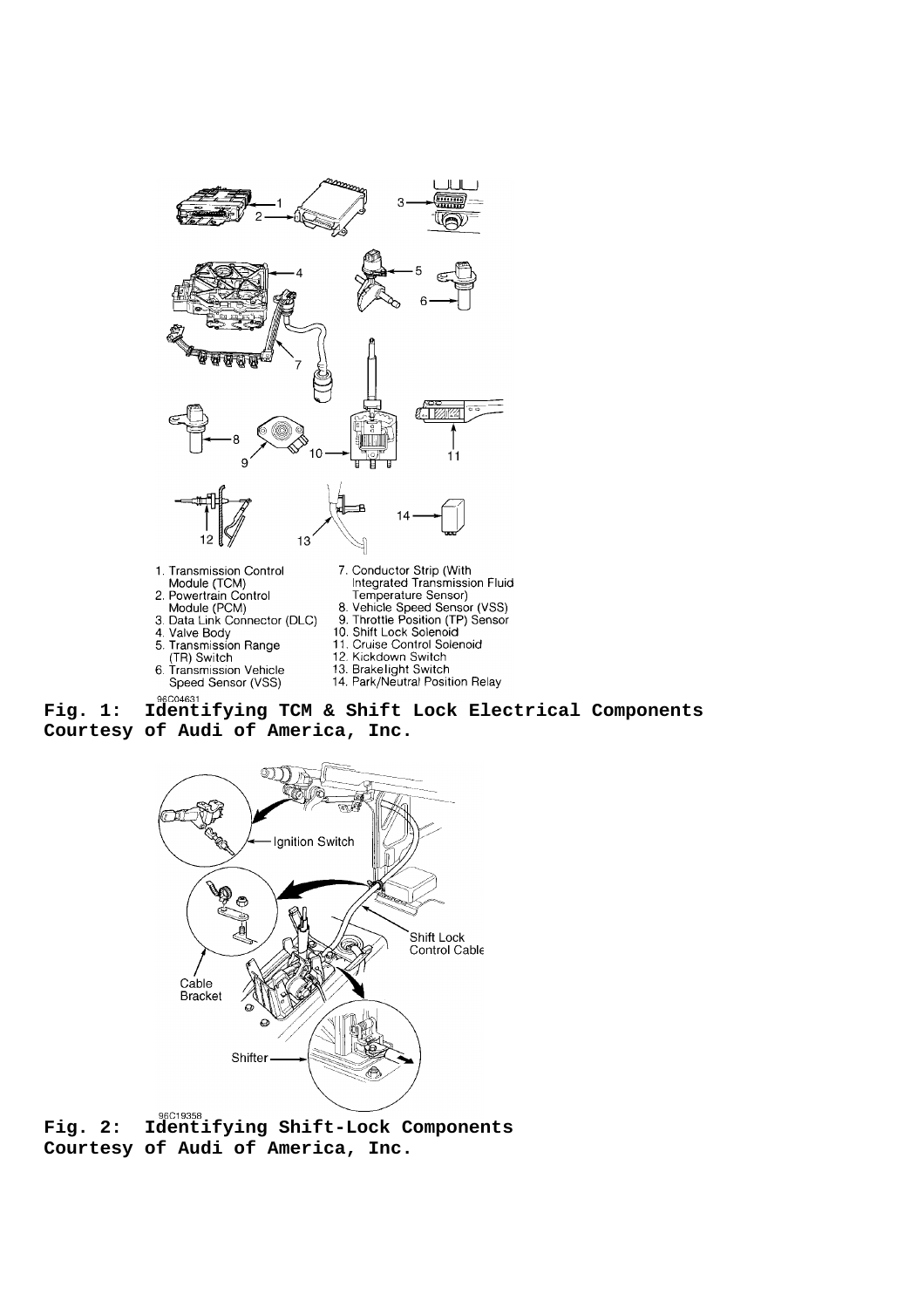

**(Except New Beetle)**

**Courtesy of Volkswagen United States,**

**AUTO TRANS DIAGNOSIS Article Text (p. 4)**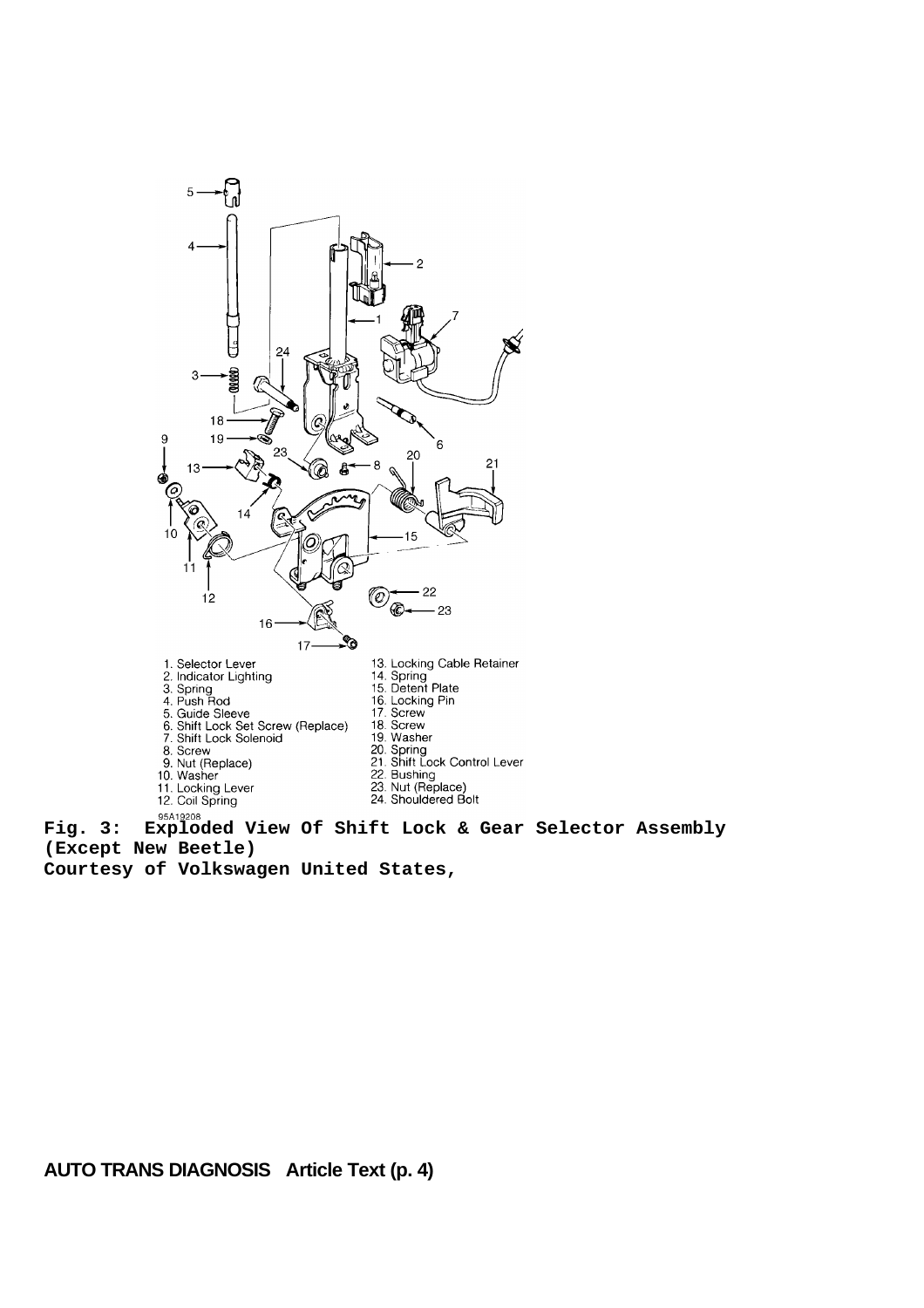

**Fig. 4: Exploded View Of Shift Lock & Gear Selector Assembly (New Beetle)**

**Courtesy of Volkswagen United States,**

# **ADJUSTMENTS**

**NOTE: Perform the following adjustments in order given.**

SHIFT SELECTOR CONTROL CABLE ADJUSTMENT

 **Loosen lock screw at gear selector lever on transaxle. Move gear selector in center console to Park position. Ensure front wheels are locked. Tighten cable housing to gear selector lever lock screw.**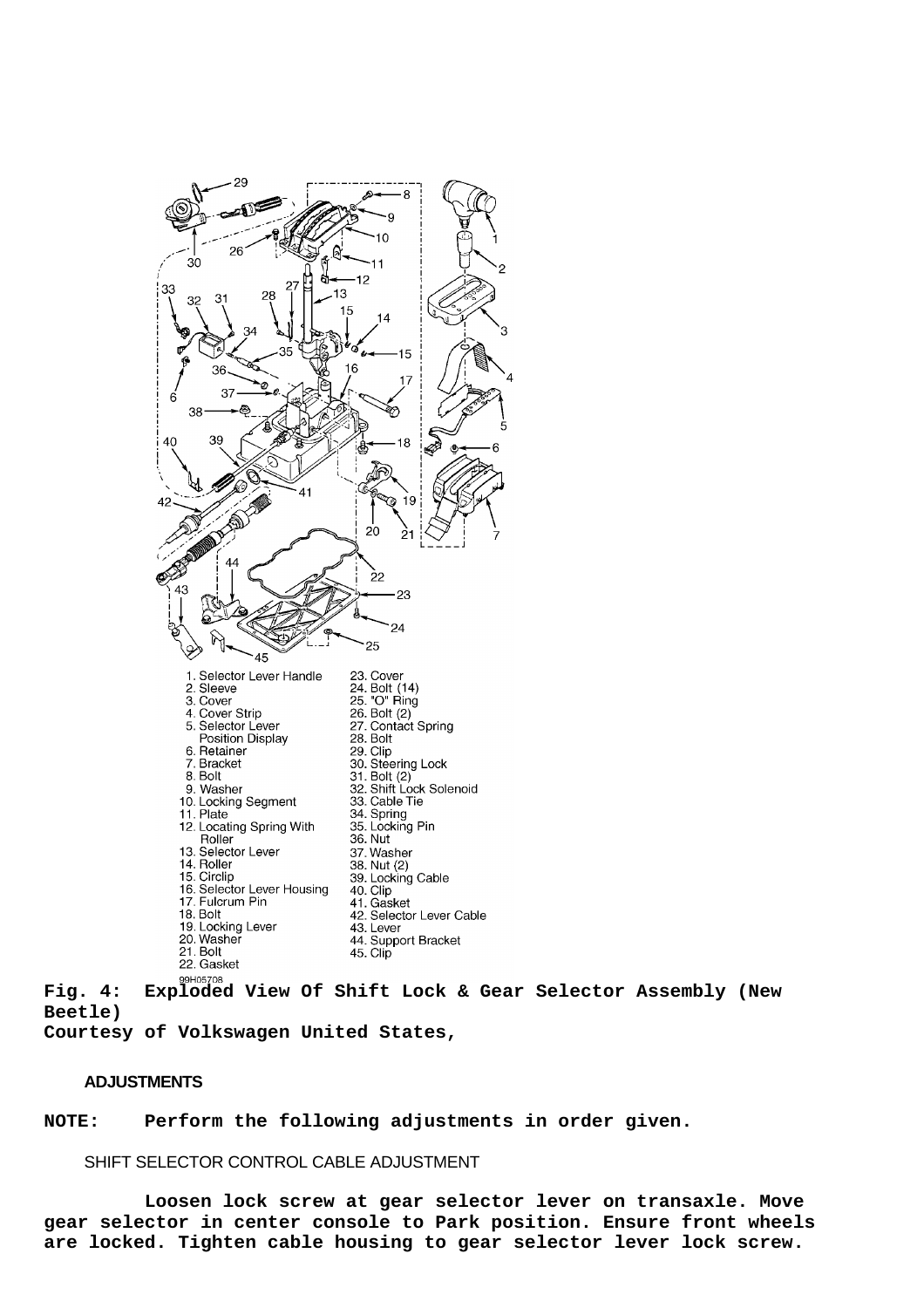# SHIFT LOCK SOLENOID ADJUSTMENT (EXCEPT NEW BEETLE)

 **Place gear selector in "N" or "P" position. Loosen shift lock solenoid mounting screws. Insert a .019" (.30 mm) feeler gauge between shift lock solenoid push rod and shift lever. See Fig. 5. If necessary, move shift lock solenoid and tighten screws.**



**Fig. 5: Adjusting Shift Lock Solenoid (Except New Beetle) Courtesy of Volkswagen United States,**

## SHIFT LOCK CABLE ADJUSTMENT (EXCEPT NEW BEETLE)

 **1) Move gear selector to "1" position. Remove steering column covers. Turn ignition key to START position and release. Check clearance between shift lock cable lever and ignition switch locking pin.**

 **2) Clearance should be .028" (.70 mm). If clearance is not correct, loosen lock nut on shift lock cable sheath. Position shift lock cable lever to obtain correct clearance. Tighten lock nut. See Fig. 6. Tighten gear selector housing screws and install steering column covers.**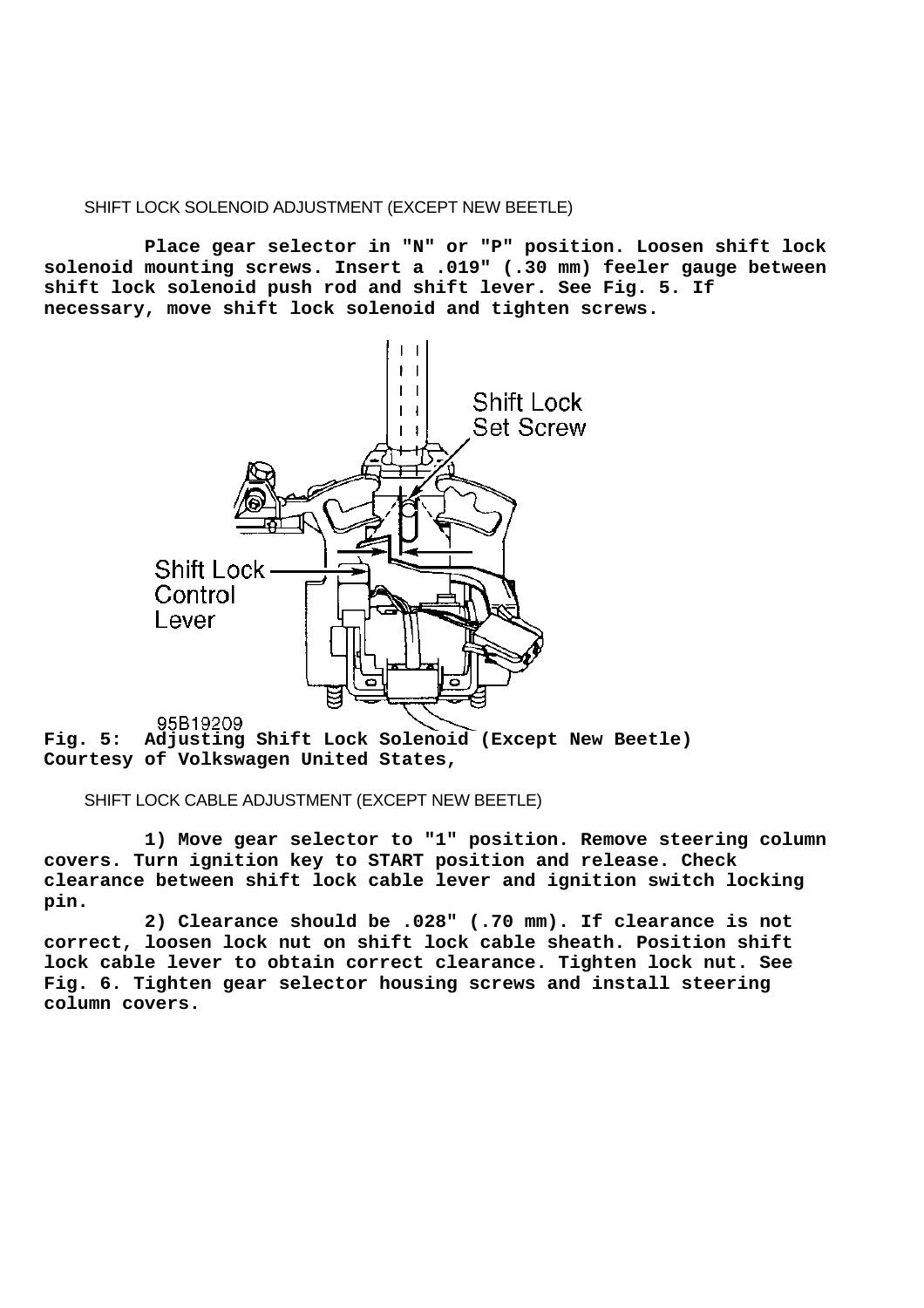

**Fig. 6: Adjusting Shift Lock Cable (Except New Beetle) Courtesy of Volkswagen United States,**

SHIFT LOCK CABLE ADJUSTMENT (NEW BEETLE)

 **1) Ensure locking cable is routed correctly. Remove center console, place shift selector in "P" position and remove ignition key. Move sliding sleeve forward and pull release clip upwards. See Fig. 7. Carefully remove bracket from shifter assembly. See Fig. 4. DO NOT damage contact spring for shift lever position indicator.**

 **2) Using .031" (.8 mm) feeler gauge, place between locking lever and selector lever roller. See Fig. 8. Pull outer sleeve of locking cable slightly forward and push Red clip down until it engages. Push sliding sleeve over clip and check operation.**



**Fig. 7: Releasing Shift Lock Cable (New Beetle) Courtesy of Volkswagen United States,**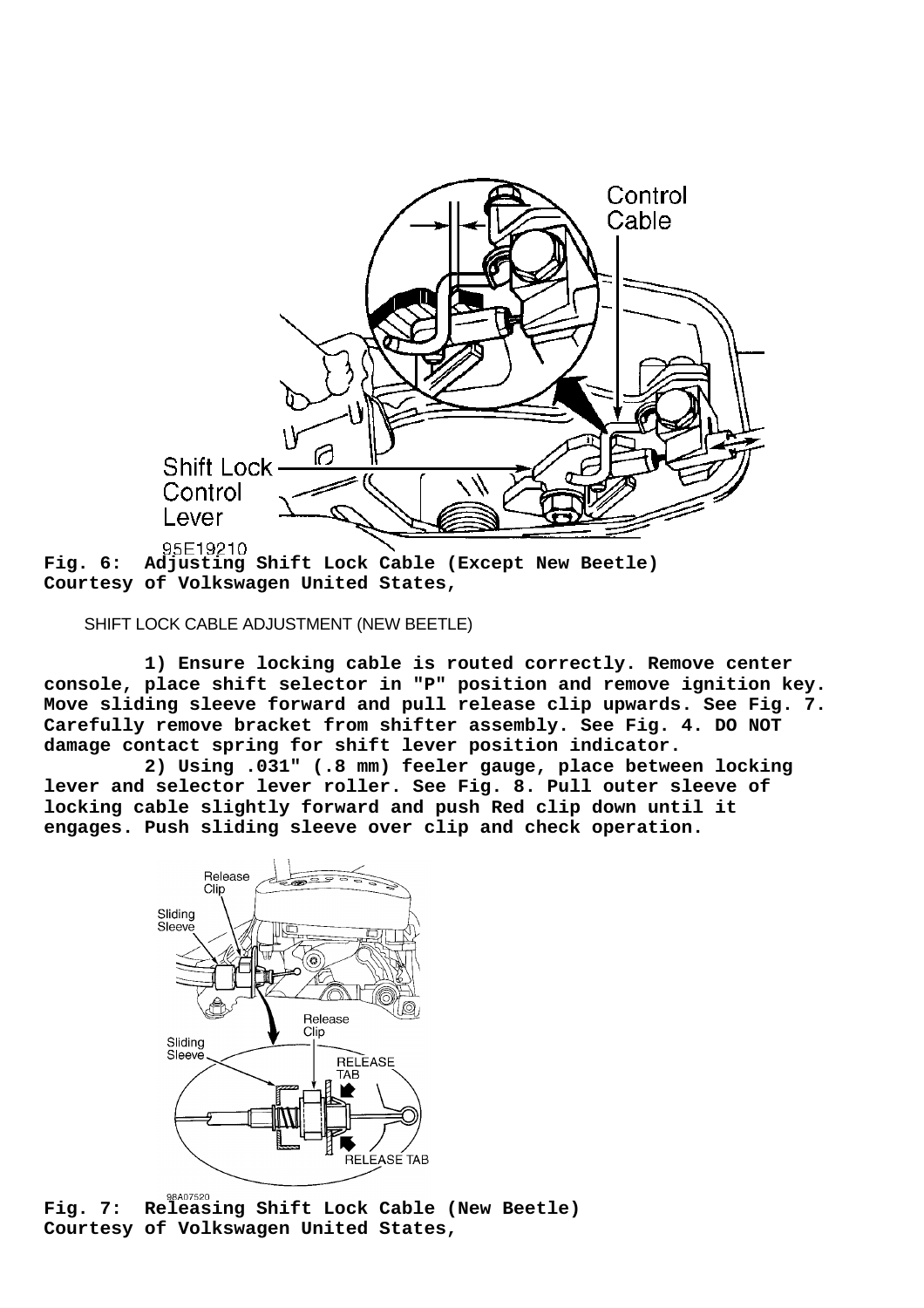

**Fig. 8: Locking Shift Lock Cable (New Beetle) Courtesy of Volkswagen United States,**

#### **REMOVAL & INSTALLATION**

SHIFT SELECTOR CONTROL CABLE (EXCEPT NEW BEETLE)

## **Removal & Installation**

 **Remove lower cover from center console. Remove circlip from control cable end. Remove exhaust covers. On models equipped with V6 engines, remove catalytic converter. On all models, loosen lock nut and remove control cable from shift lever on transaxle. To install, reverse removal procedure. Adjust control cable. See SHIFT SELECTOR CONTROL CABLE ADJUSTMENT under ADJUSTMENTS.**

#### SHIFT SELECTOR CONTROL CABLE (NEW BEETLE)

#### **Removal & Installation**

 **1) Move shift selector lever to "P" position and pull shift selector lever cable up and off shift selector shaft on transmission. Remove retaining clip from shift selector cable housing on support bracket at transmission. Raise vehicle and disconnect exhaust system at double clamp behind catalytic converter. Remove front bracket for exhaust system and cross member below exhaust system.**

 **2) Remove both heat shields and cover from selector lever housing. Using screwdriver, carefully pry shift selector cable from shift selector lever. Pull retaining clip downward from shift selector cable housing and pull shift selector cable housing out of shift selector lever housing. To install, reverse removal procedure. Adjust control cable. See SHIFT SELECTOR CONTROL CABLE ADJUSTMENT under ADJUSTMENTS.**

# SHIFT LOCK CABLE (EXCEPT NEW BEETLE)

#### **Removal & Installation**

 **1) Remove shift lever handle. Remove center console cover. Disconnect negative battery cable and wait 30 seconds.**

 **2) Using Torx wrench, remove air bag retaining screws from rear side of steering wheel. Lift off air bag unit from steering wheel, and tilt air bag unit downward. Disconnect wiring connector**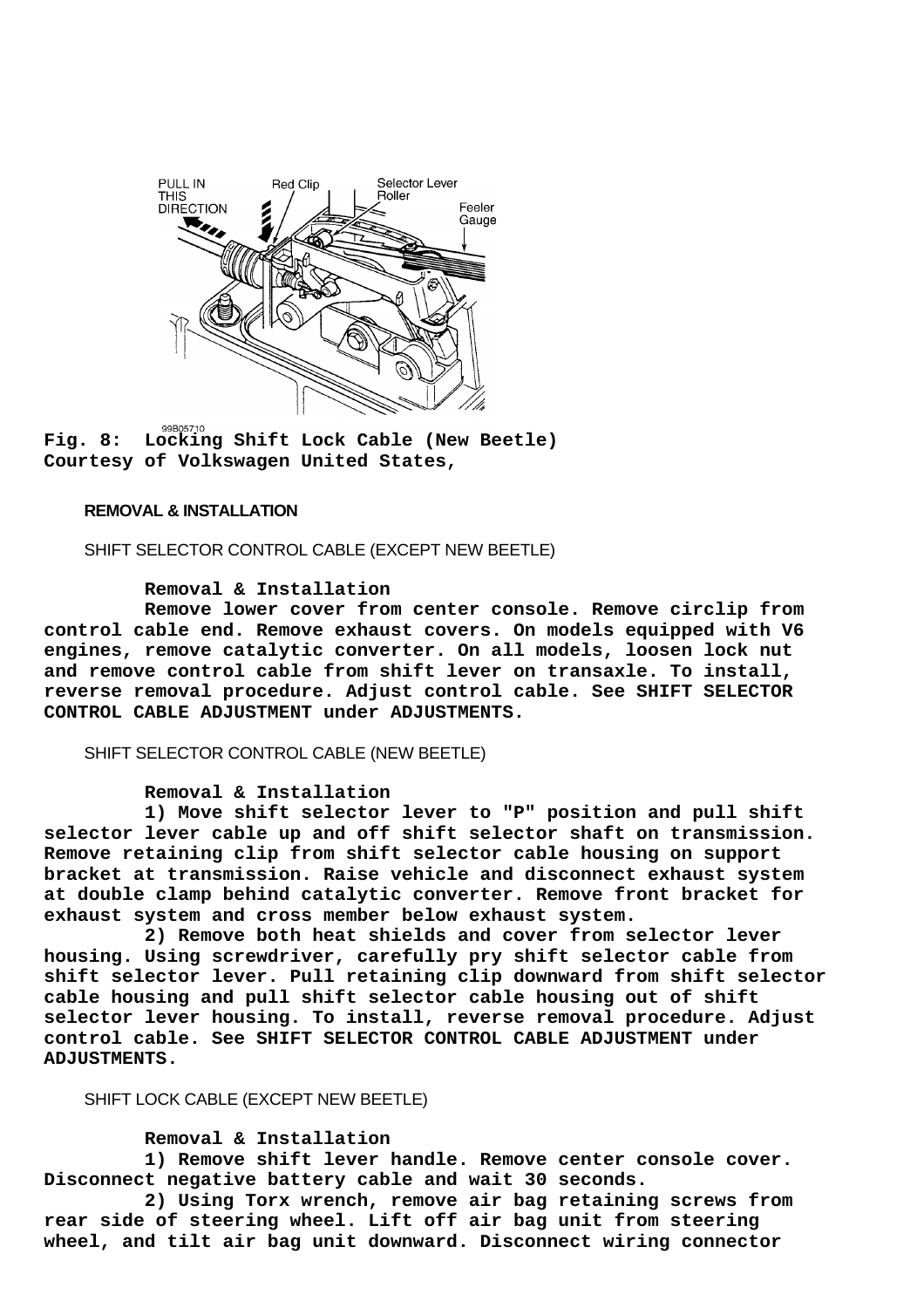**from air bag unit. Remove steering wheel. Remove dash panel.**

 **3) Place gear selector in rear position. Loosen screw holding cable sheath to gear selector support. Remove cable from lever. See Fig. 9.**

 **4) Remove cover from ignition switch. Remove spring clip holding cable housing to ignition assembly. Lift and tilt shift lock cable housing upward. Pull up shift lock cable until shift lock cable unhooks from ignition switch. See Fig. 10.**

 **5) Remove shift lock cable from under dash near A/C-heater housing and remove from vehicle. To install, position shift lock cable through under-dash panels. See Fig. 11. To complete installation, reverse removal procedure. Adjust shift lock control cable. See SHIFT LOCK CABLE ADJUSTMENT (EXCEPT NEW BEETLE).**



**Fig. 9: Removing Shift Lock Cable From Shift Lever Support (Except New Beetle) Courtesy of Volkswagen United States,**



95G19212 **Fig. 10: Removing Shift Lock Cable From Ignition Switch (Except**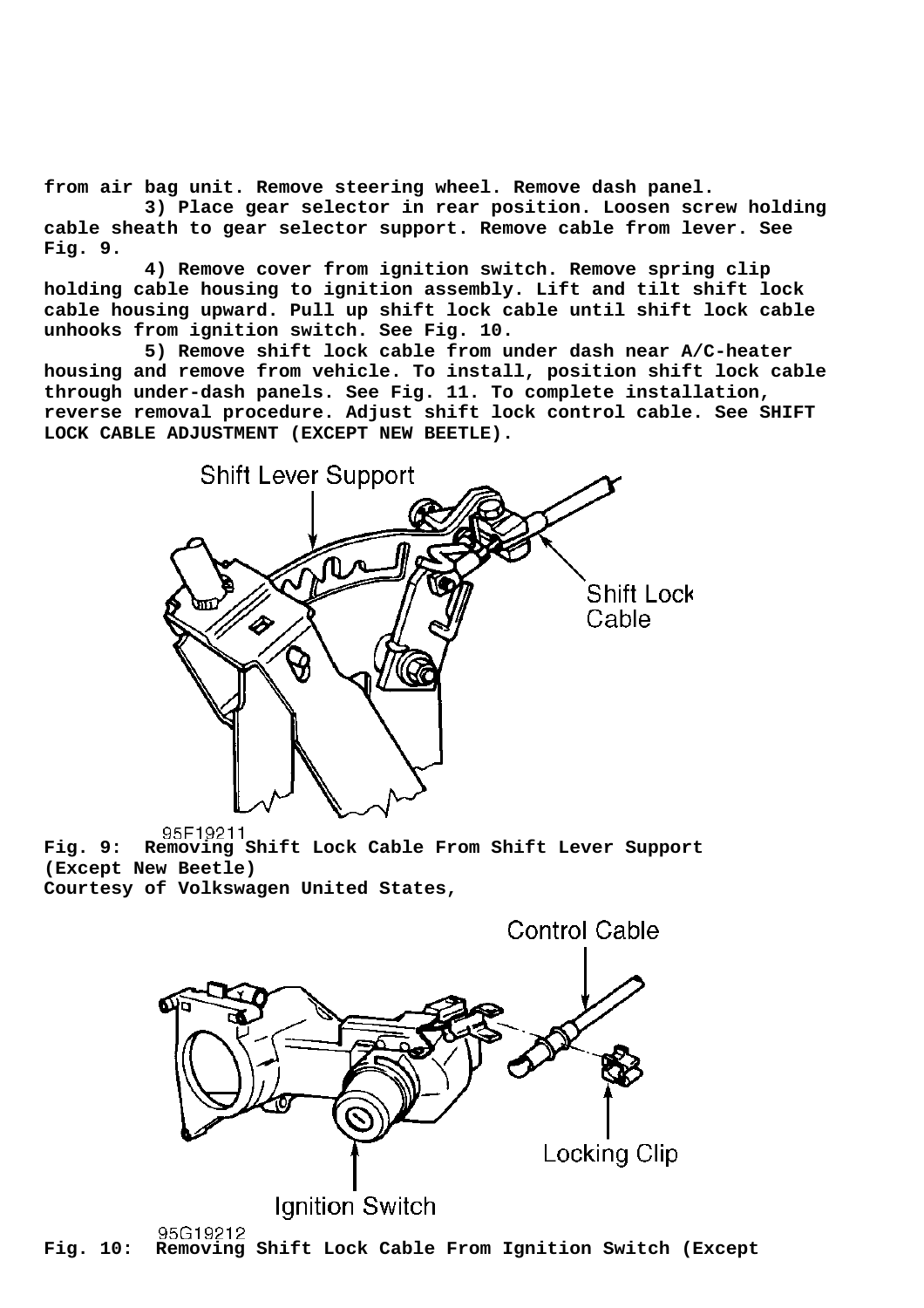**New Beetle) Courtesy of Volkswagen United States,**



95H19213

**Fig. 11: Routing Shift Lock Cable To Ignition Switch (Except New Beetle)**

**Courtesy of Volkswagen United States,**

SHIFT LOCK CABLE (NEW BEETLE)

 **Removal & Installation**

 **1) Remove steering wheel, handle for tilt column control and cover for ignition lock cylinder. Turn ignition switch to ON position and move shift selector to "P" position. Remove clip for locking cable and pull locking cable out of steering lock. See Fig. 12. While depressing shift selector knob, remove selector handle by pulling upward. Remove center console and arm rest, if equipped.**

 **2) Remove bracket and locking segment. See Fig. 4. Disconnect locking cable from locking lever at selector mechanism. Press tabs of retaining clip together and pull locking cable out of selector mechanism. See Fig. 7. To install, reverse removal procedure. Adjust shift lock cable. See SHIFT LOCK CABLE ADJUSTMENT (NEW BEETLE).**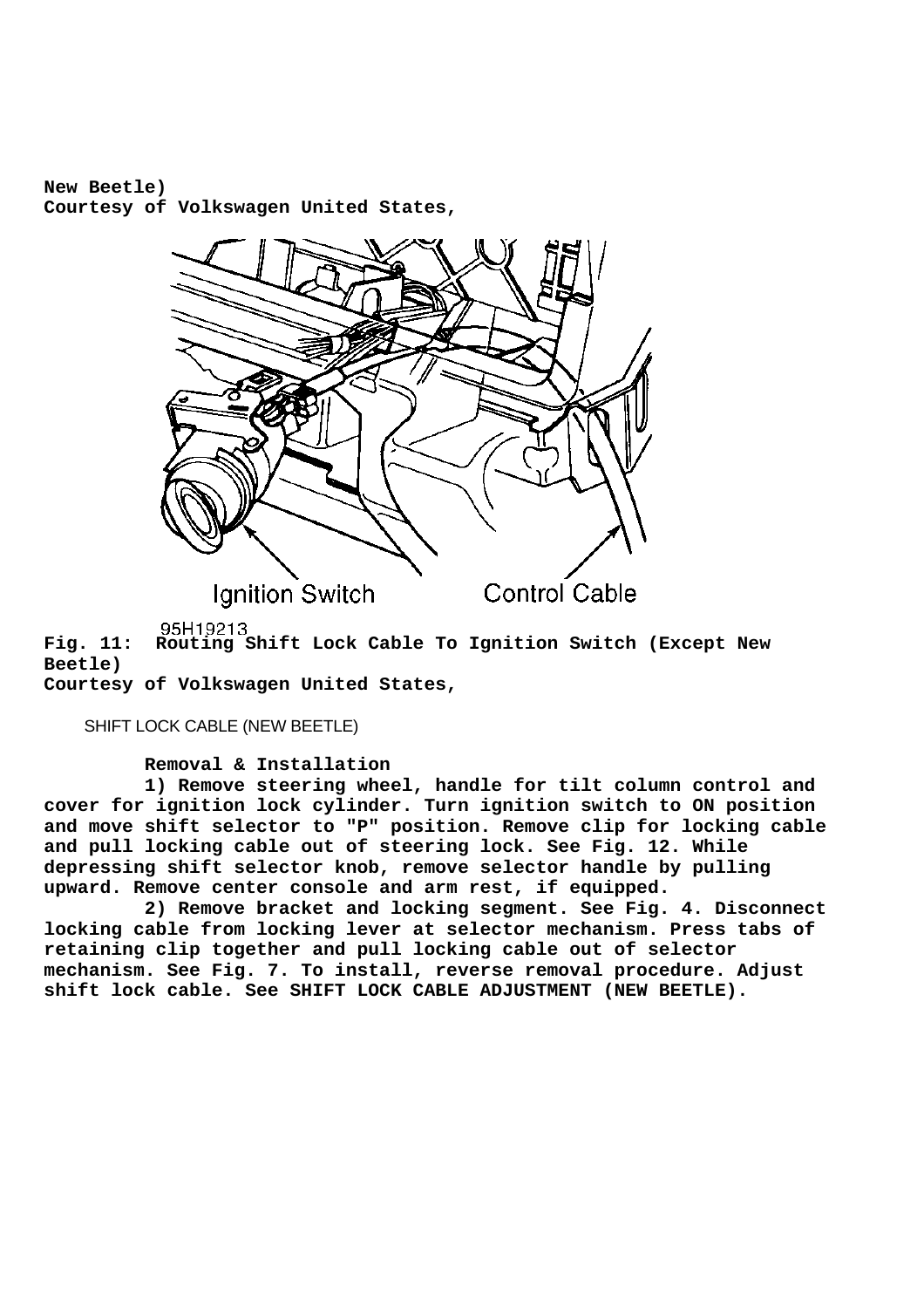

**Fig. 12: Removing Shift Lock Control Cable - Steering Lock End (New Beetle)**

**Courtesy of Volkswagen United States,**

## **WIRING DIAGRAMS**





**Fig. 13: Shift Interlock Wiring Diagram (New Beetle)**



**Fig. 14: Shift Interlock Wiring Diagram (Cabrio, Golf, GTI & Jetta)**